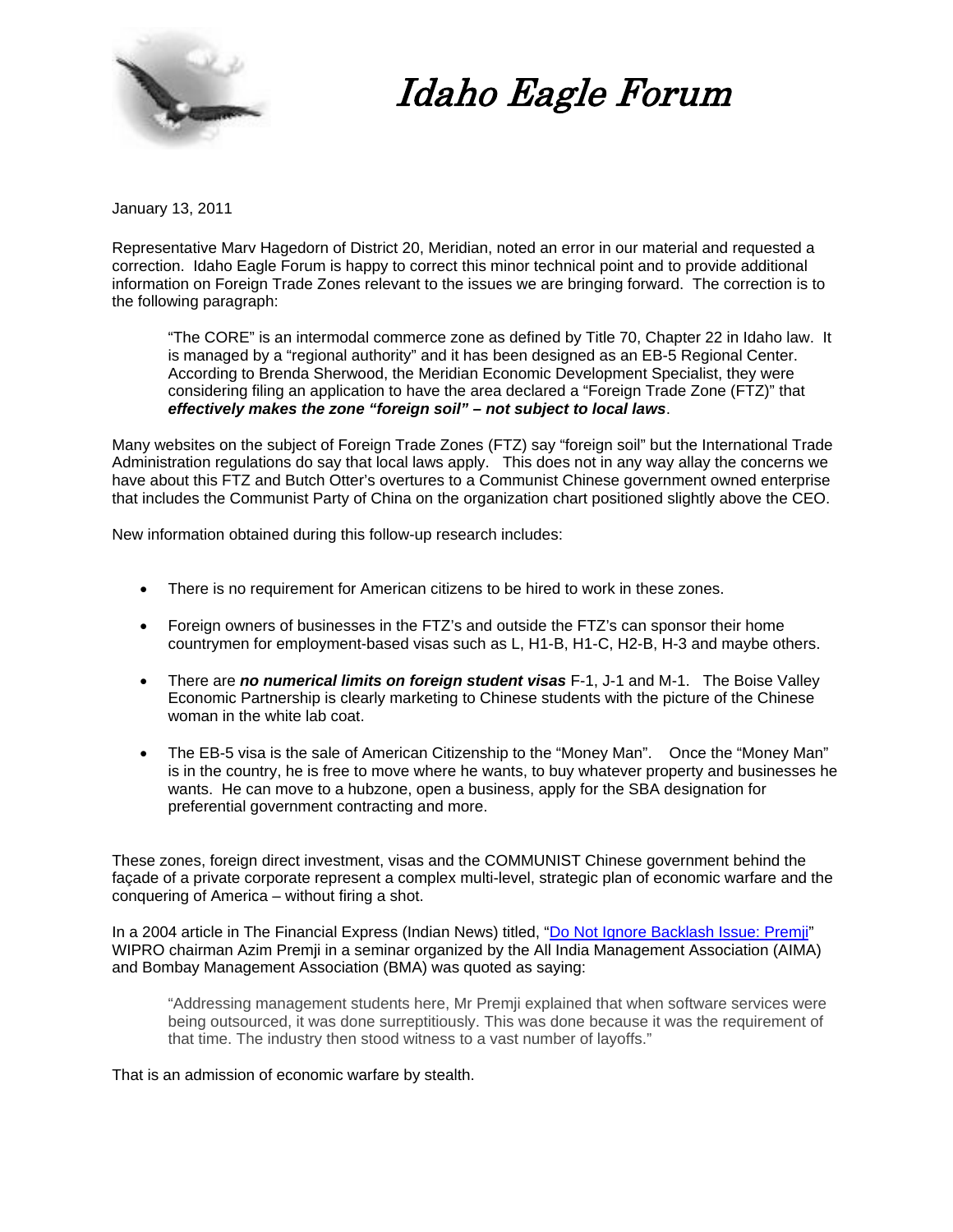The following is an excerpt from another article on foreign-born entrepreneurs that was found on the Financial Times of London website dated May 18, 2009 titled, ["All roads lead to the valley](http://www.ft.com/cms/s/0/0f1512ae-43c5-11de-a9be-00144feabdc0.html)":

"Indeed, the technology workforce in Silicon Valley is a minority- majority community. More than 50 per cent of high-tech workers were foreign-born in 2005, according to the Silicon Valley Index, an industry publication. And many of these workers go on to become entrepreneurs; between 1995 and 2005, more than 50 per cent of new tech companies had foreign-born founders."

If foreigners become the "minority-majority" by virtue of overwhelming numbers and economic strength, the territory is conquered and becomes foreign soil for the natives. Isn't this what caused Rome to fall?

So once again, Idaho Eagle Forum is asking our state legislators to stop the plans for the Communist Chinese to set up businesses or investing in businesses in Idaho. We see this as a national security issue and we are asking you to establish a special investigative committee to look into the legislation that allowed this Trojan Horse system to be established and to look at the subversive activities of all the people and organizations involved.

Sincerely,

Jane Lesko, President Idaho Chapter, Eagle Forum

Vicky Davis, Researcher

Attachments:

Financial Express Article, February 10, 2004, "Do Not Ignore Backlash Issue: Premji" Financial Times Article, May 18, 2009, "All Roads Lead to the Valley" U.S. Foreign Trade Zones Map – graphic image of FTZ locations, Prepared by Vicky Davis